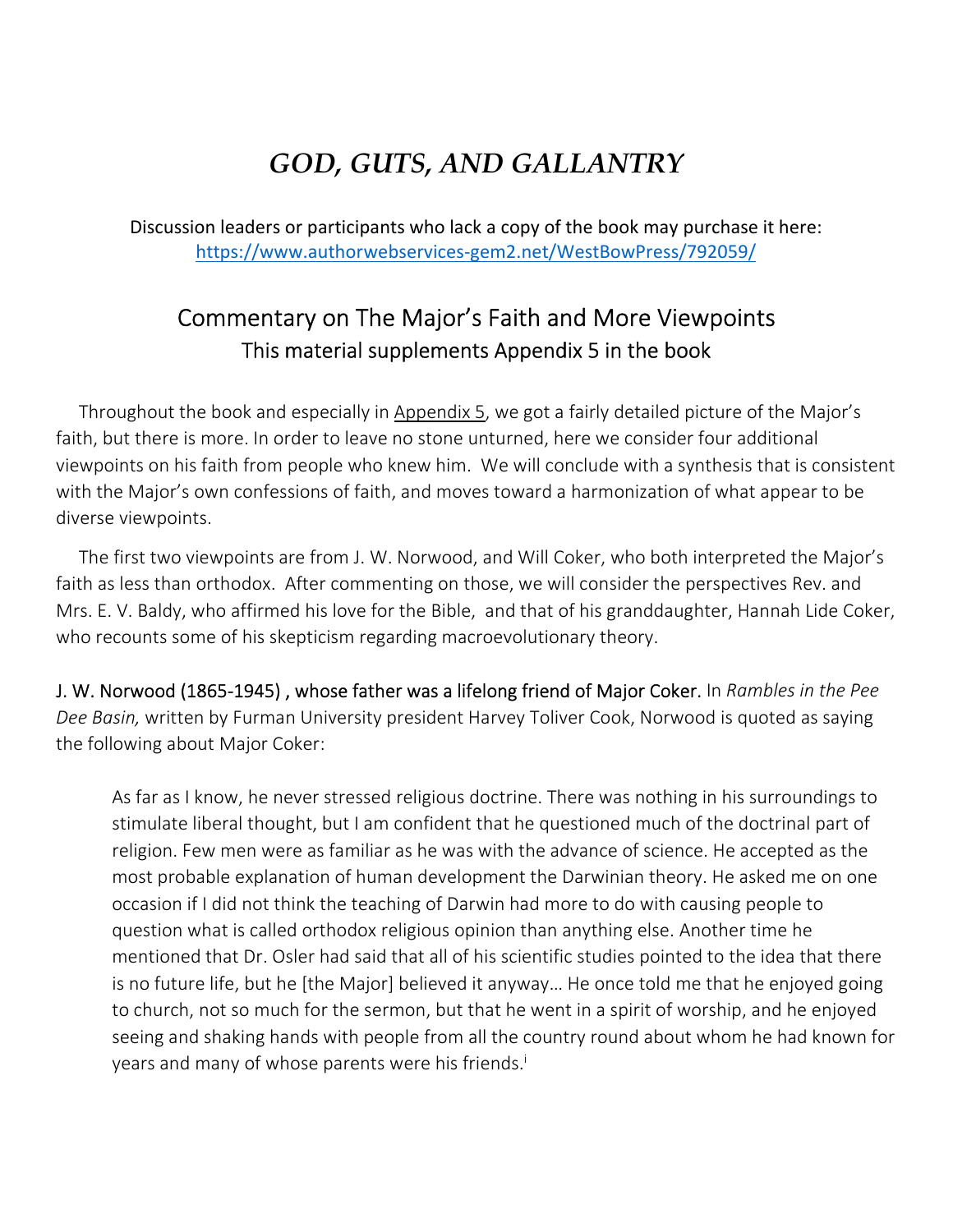Norwood allowed that his assessment might be incomplete, prefacing it with "As far as I know…." Also, Norwood's interactions with the Major were partly during his period of doubt, and he may have been referring to some of the Major's comments during that period.

The Major's Son Will Coker (1872-1953). Will came of age during his father's period of doubt, before he founded his two Christian schools, and before he wrote his faith-affirming book on the Civil War. As recorded in *Recollections of the Major* (Hartsville Museum, 1997), p. 67), Will said that his father was "far from orthodox:"

I did not get this from Father, but Mother told me about it. She was very much distressed that he could not agree with her in all the doctrines of the church. I know now that he did not feel called upon to announce any change of thought but to remain in the church and be of the most help in a community like ours, where the church was a useful social institution at the time… Father himself never talked to us about religion. He was a member of the Baptist church but was far from orthodox.

 Will prefaced his comment by admitting he never actually heard his father *say* he was "far from orthodox." We do not know what the alleged doctrinal disagreements were that he thought existed between his father and mother. We know that the Major, though Baptist, often thought outside of the Baptist "box." For example, He not only gave money to his Baptist denomination; he also generously gave to the local Methodist church, and gave land for the founding of Hartsville's Episcopal church.<sup>ii</sup> Also, there were times when the Major reached out to Presbyterian ministers, and asked them to be on the board of Coker College.

 Sue, on the other hand, was the daughter of a well-known Baptist minister and, understandably, may have been more reluctant to identify with the practices of other denominations. It's probably safe to say that Sue was a devout Baptist, while the Major was a devout Protestant. James had a broader comfort zone, but all the while, remained under the banner of Christ and the Bible.

 It's almost certain that the Major was more flexible than his wife on secondary Christian practices. The "doctrinal" disagreements Will alleged could have been over secondary issues, such as the mode of baptism. Whereas Baptists teach immersion, Episcopalians, Presbyterians, and Methodists teach sprinkling. Another alleged "doctrinal" difference might have been over the role of women in church leadership, a subject where Baptists and Presbyterians tend to hold a more conservative view than Episcopalians and Methodists.

 Furthermore, under the influences of English Pastor John Darby (1800-1882), English Theologian Sir Robert Anderson (1841-1918), and American minister C. I. Scofield (1843-1921), author of the notes in *The Scofield Reference Bible*, a detailed theology called dispensationalism had wide influence in churches, Baptist and otherwise, in the mid to late 1800,'s up to today, but especially around the turn of the century. Dispensational theology<sup>iii</sup> contains certain specifics about the rapture of the church and the return of Christ that are not essential to Christian orthodoxy. It's very possible that Major and Sue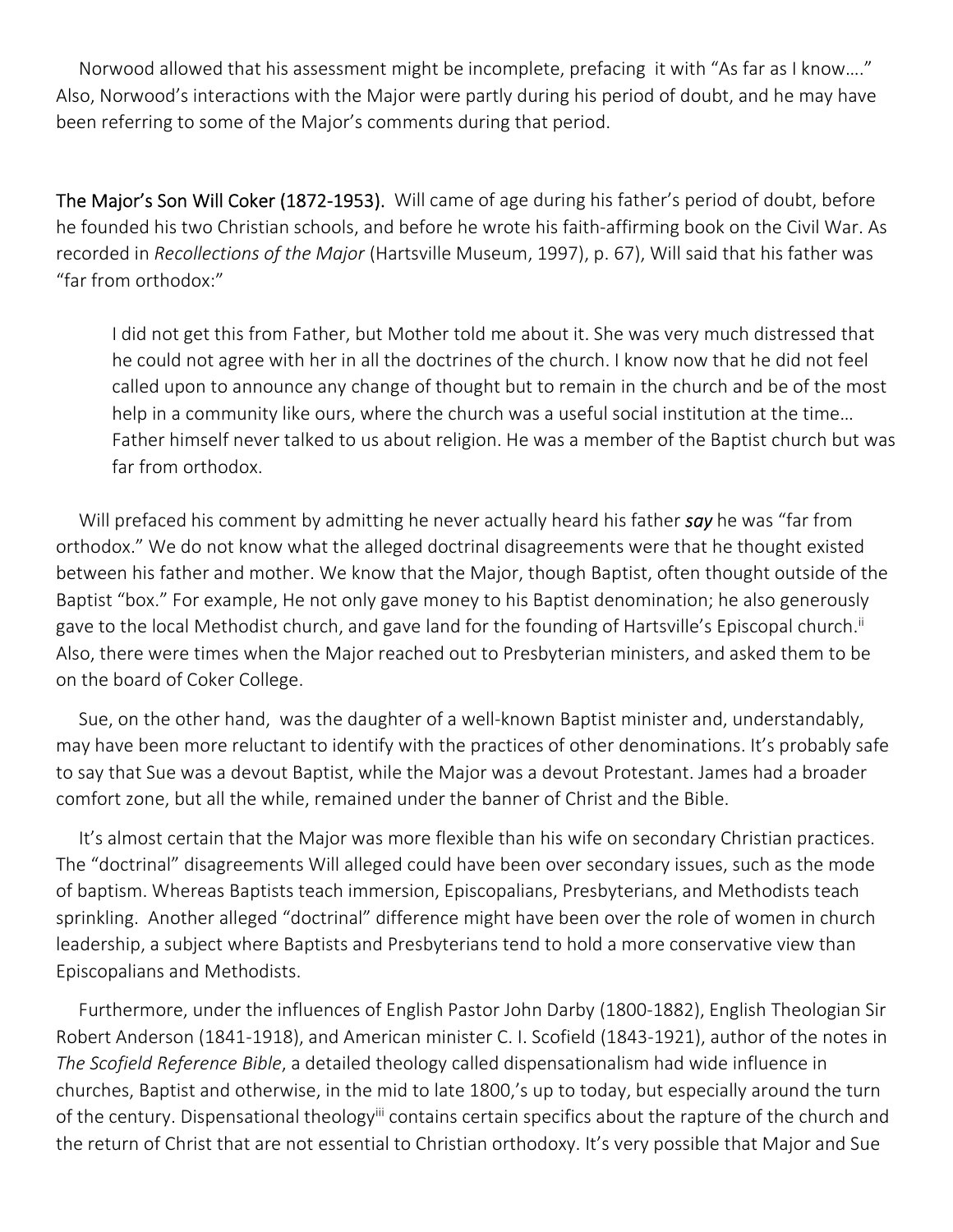Coker may have had differences over these finer points as well. Other possible differences between the Major and Sue could have been on such debatable things such as dancing or light social drinking.

 Ultimately, of course, none of these secondary issues has anything to with basic Christian orthodox beliefs. But these kinds of issues may have seemed too close to orthodoxy for Sue, and their son Will Coker, who was not a churchman, may have mistakenly interpreted their differences on some of these lesser issues as being differences over matters of essential orthodox Christian doctrine.

 Comments from Will Coker and J. W. Norwood notwithstanding, the evidence is abundant that the Major affirmed the main doctrines of orthodox Christianity in in his farm journal of 1859, which he never retracted, and in previous and later writings. The main orthodox doctrines, followed by, in parentheses, where the Major affirmed them, are:

- 1. God is above, beyond, and separate from the created world, and is holy and unique beyond comprehension (farm journal).
- 2. God is man's personal Creator (farm journal).
- 3. Adam's disobedience brought Man under the curse of sin (farm journal).
- 4. Christ is fully human and fully divine (the farm journal where James described "The most comprehensive merits of Christ").
- 5. Salvation (reconciliation to God) is by the new birth which occurs through faith in the sinless Son of God, who took our punishment on the cross. Salvation includes repentance from sin and belief in Christ's death and resurrection (James's own account of his own Citadel conversion, farm journal, his Civil War book, and Coker College documents).
- 6. The Christian lives a Christlike life by the power of the indwelling Holy Spirit (whom the Major called "grace sufficient" in a letter to his mother after Charles's death).
- 7. The teachings of Holy Scripture are the final authority for faith and practice (farm journal).
- 8. The Christian has the "blessed hope" (Titus 2:13), which is the expectation of Christ's return (implied in his Sunday School teachings).

 So in his writings and Sunday School, the Major touched on all eight orthodox doctrines, positively affirming each. The only doctrine for which we have no direct record of James affirming is #8, the return of Christ. But one of his Sunday School students, a niece in the Major's church, wrote that, as a girl, she believed when Christ returned, Major Coker would be with her to welcome Jesus back, hinting that the Major taught on the second coming of Christ in his Sunday School. Her exact words were: "Don't you wish He [Christ] would come. The flowers would bloom all around Him. And Uncle Jimmie [Major Coker] would be there."iv

We now turn to the comments of Pastor and Mrs. E.V. Baldy and Hannah Lide Coker.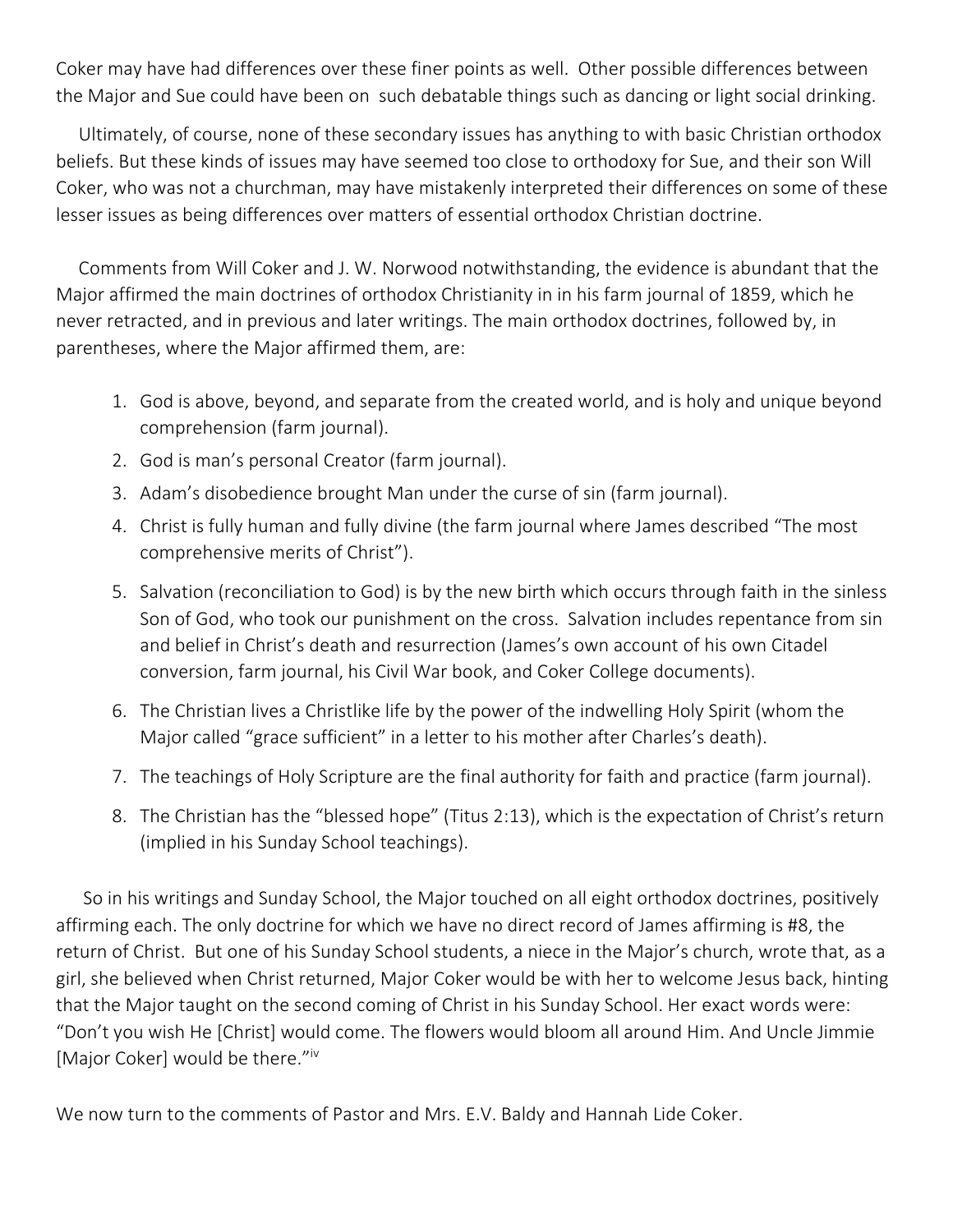Rev. and Mrs. E.V. Baldy. Rev. Baldy was the first president of Coker College, and Major Coker's pastor from 1907-1918. As distinct from the two viewpoints above, Rev. Baldy said the Major's faith continued to grow throughout his life. At James's funeral, Baldy said: "He also delighted in the law of the Lord and so was 'like a tree planted by the rivers of water that bringeth forth his fruit in his season' [Psalm 1: 2-3]. For on this spiritual tree might be seen the ever-ripening fruits of the Spirit of God."V

 Mrs. E.V . Baldy added that the Major gladly heard God's word: "I recall, so gratefully, that one of Dr. Baldy's sermons so impressed him that he had it printed in pamphlet form. "Saul" was the subject. Appreciating his fine mind and excellent judgment, Dr. Baldy was very happy to have this done.<sup>vi</sup>

The Major's granddaughter, Hannah Lide Coker. Furman University Professor Dr. Carolyn Coker Joslin Watson recalls a conversation she had about the Major's faith with James's granddaughter through D. R. (of his mother's namesake), Hannah Lide Coker. Hannah, who was seventeen when the Major died, told Carolyn she heard the Major say he was not comfortable with the idea of the evolution of one species into another and was not at all sure of its actuality.<sup>vii</sup>

## Summary of the Major's Beliefs

 We do not completely dismiss the observations of Will Coker and J. W. Norwood, who suggested the agnosticism of his day had some effect on the Major's faith. However, as mentioned previously, we can pretty much reconcile seemingly conflicting viewpoints when we consider that Major Coker went through a period of doubt from c. 1879 to 1994.

 Many thinking saints before and after the Major have gone through and emerged from periods of doubt. The Major demonstrated and documented his emergence by reaffirming his devotion to the faith in the founding documents of the Welsh Neck High School (1894-1908) and Coker College (1908f.). And for 24 straight years, from the day he opened the high school in 1894, to the day he died in 1918, he made sure his students heard the gospel in chapel each week. He not only wanted them to build their lives on the moral and ethical foundations of Christianity, but also hoped they too could receive the "living hope" of Christ that he found as a student at the Citadel in 1857. And in the Coker College catalogs, when describing the comparative religion class, the Major made sure the description said: "the superior merits of Christianity will be pointed out."Vill

iv Mrs. Robert Lide, niece of James Lide Coker, *Recollections*, ibid., p. 66.

i Harvey Toliver Cook, *Rambles in the Pee Dee Basin, South Carolina,* (The State Company, Columbia, SC), 1926, Volume I, pp. 435- 436.

ii Mrs. William Eggleston, *Recollections of the Major*, (Hartsville Museum: Hartsville, SC), 1997, p. 63.

iii Thomas Ice of Liberty University has written "A Short History of Dispensationalism" for the Scholars Crossing, which may be found at https://digitalcommons.liberty.edu/cgi/viewcontent.cgi?article=1036&context=pretrib\_arch. Today, some dispensational theologians such as Dr. Craig Blaising and Dr. Darrell Bock of Dallas Theological Seminary have tempered the dispensational position, naming the modified system "progressive dispensationalism." This tempered version tends to be less controversial and has helped conservative theologians work together for better unity. The same author, Thomas Ice has an article on progressive dispensationalism at https://digitalcommons.liberty.edu/cgi/viewcontent.cgi?article=1118&context=pretrib\_arch.